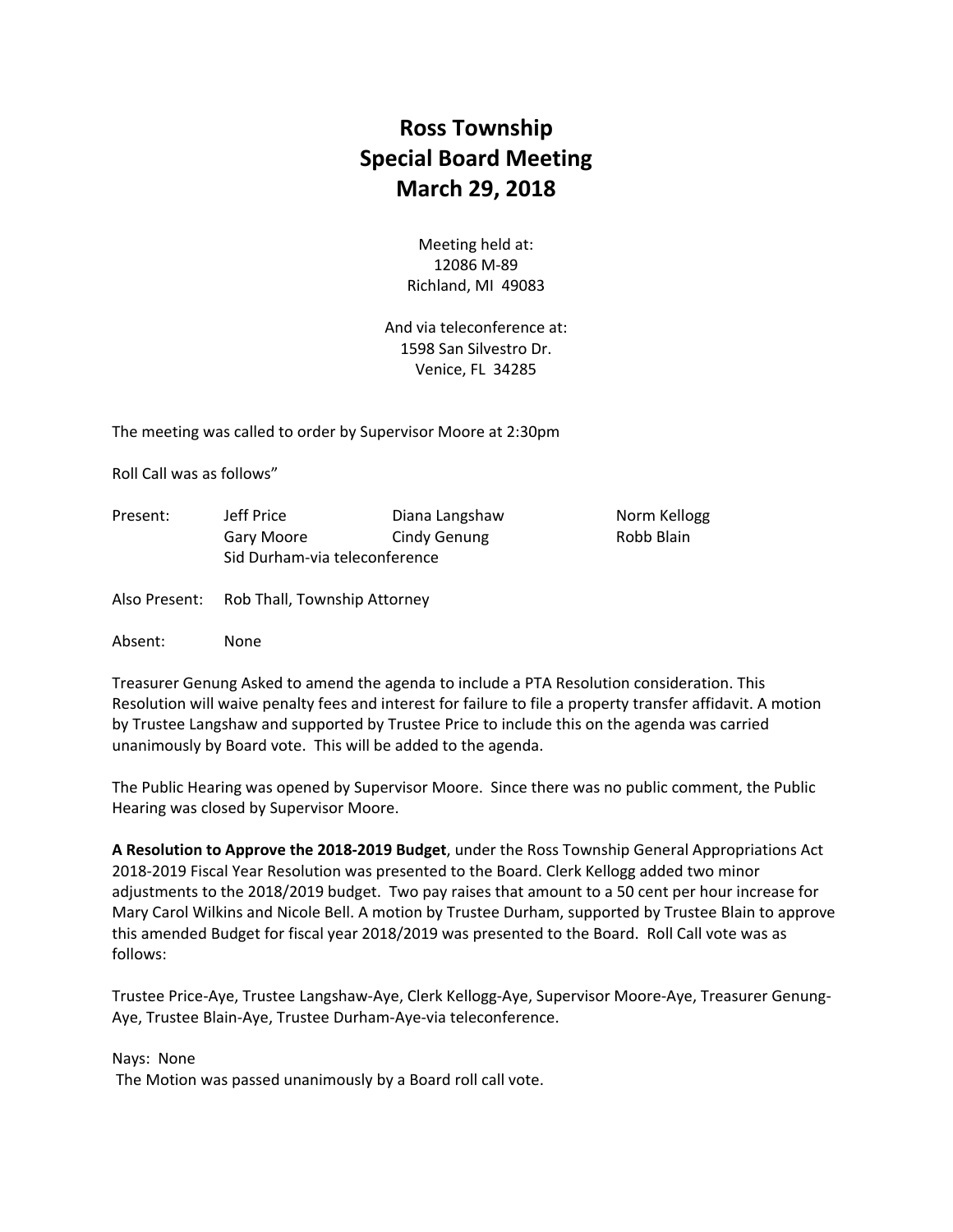**A resolution to authorize the Michigan DNR Passport Grant Application was presented**. A motion to approve was submitted by Trustee Durham, supported by Trustee Blain. A brief discussion was initiated by all Trustees to understand the Grant. This resolution was to support the Parks Committee with an amount of \$10,000 commitment from Ross Township to the \$40,000 Grant request or 25% of the total grant request cost. This commitment could possibly be paid back if the full grant request is approved. Roll Call vote to approve was as follows:

Trustee Price‐Aye, Trustee Langshaw‐Aye, Clerk Kellogg‐Aye, Supervisor Moore‐Aye, Treasurer Genung‐ Aye, Trustee Blain‐Aye, Trustee Durham‐Aye‐via teleconference.

Nays: None

Resolution passed unanimously by a Board roll call vote.

**A resolution to Vacate certain Special Assessments parcels (3) from the SAD roll.** Parcels Nos. 3904‐17‐ 203‐021, 3904‐17‐201‐531 and 3904‐27‐355‐030. The attached resolution was offered by Member Genung and supported by Member Jeff Price. A roll Call vote was as follows:

Trustee‐Price‐Aye, Trustee Langshaw‐Aye, Clerk Kellogg‐Aye, Supervisor Moore‐Aye, Treasurer Genung‐ Aye, Trustee Blain‐Aye, Trustee Durham‐Aye‐via teleconference.

Nays: None

The resolution passed unanimously by a Board roll call vote.

**A Resolution to Adopt a Township Zoning Application Escrow Policy** was presented to the Board. Attorney Thall discussed the new policies, procedures and fees involved. Escrow deposits will be required on commercial property requests for ZBA/Planning Commission meetings. Mr. Thall discussed the fees and content of the escrow policy. After some minor amendments a motion to adopt this new escrow policy was submitted by Trustee Langshaw, supported by Trustee Price. Roll Call vote was as follows:

Trustee Price‐Aye, Trustee Langshaw‐Aye, Clerk Kellogg‐Aye, Supervisor Moore‐Aye, Treasurer Genung‐ Aye, Trustee Blain‐Aye, Trustee Durham‐Aye, via teleconference. Resolution passed unanimously.

**A separate resolution was presented to adopt our new Escrow Fee Schedule.** Motion to adopt was presented by Trustee Price, supported by Trustee Langshaw. Roll call vote was as follows: Trustee Price‐Aye, Trustee Langshaw‐Aye, Clerk Kellogg‐Aye, Supervisor Moore‐Aye, Treasurer Genung‐ Aye, Trustee Blain‐Aye, Trustee Durham‐Aye‐via teleconference. Resolution passed unanimously.

A resolution to adopt, waiving the fees and interest for failure to file a Property Transfer Affidavit **(PTA) was presented to the Board.**  A motion to adopt was presented by Treasurer Genung, supported by Trustee Durham. Roll Call vote was as follows:

Trustee Price – Aye, Trustee Langshaw‐Aye, Clerk Kellogg‐Aye, Supervisor Moore‐Aye, Treasurer Genung‐ Aye, Trustee Blain‐Aye, Trustee Durham‐Aye‐via teleconference. Resolution passed unanimously by Board vote.

Treasurer Genung presented the 2018 Ross Township Park fees to the Board for approval. Annual park passes will be \$25 for township residents, \$40 for non-residents. Daily passes will be \$5 for residents, and \$10 for non-residents. The Board voted unanimously to approve and carried.

Clerk Kellogg read a Proclamation from the Kalamazoo County Child Abuse and Neglect Prevention Council. This proclamation states the April 2018 will be deemed Child Abuse Prevention Month. The